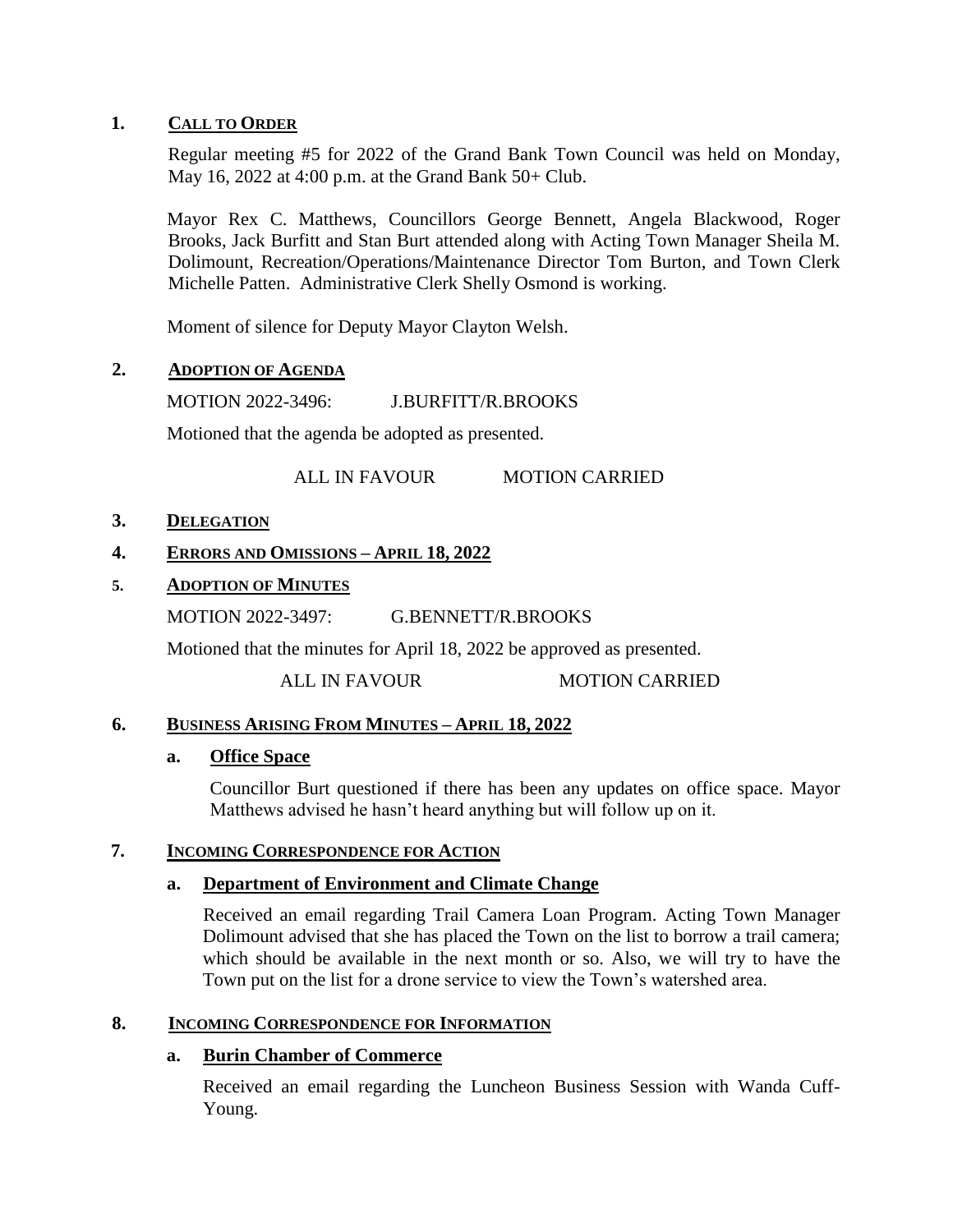# **b. Department of Municipal and Provincial Affairs**

Received a letter advising that the Canada Community Building Fund Committee has accepted the project number 98-2022-7667 for the Roads Upgrades 2022 listed on the Town's Capital Investment Plan in the amount of \$152,580.00.

# **c. Wooden Boat Museum**

Received an email advising the opening of the museum from May  $21<sup>st</sup>$  to Sept  $24<sup>th</sup>$ 2022.

# **d. Ryan Sorrey**

Received an email regarding the MISA Atlantic Canadian Executive Summit in Fredericton from June 19-21, 2022.

# **e. RCMP**

Received a letter acknowledging the letter they received from the Town on April 19, 2022.

# **g. Paul Pike, MHA**

Received an email regarding the 2022 Job Creation Program.

# **h. Department of Transportation and Infrastructure**

Received a letter regarding the Cost Adjustment Risks.

# **i. Burin Peninsula Joint Council**

Received an email with the registration link for the Heritage Run & SPM Tourism Forum.

# **j. Burin Peninsula Ground Search and Rescue**

Received a Thank –you letter for recent donation to their volunteer group.

# **k. Eastern Health**

Mental Health First Aid Training on May 18 & 19, 2022.

# **l. OIPC, Commissioner**

Received a newsletter (copy on file).

# **m. St. Gabriel's Hall**

Received an email advising they have created a Regional Calendar of Events which is intended to allow residents and visitors an outlet to find out what is happening in other communities. This calendar is free. Councillor Burt advised it is his understanding that the calendars will be in printed form and distributed to the Town's.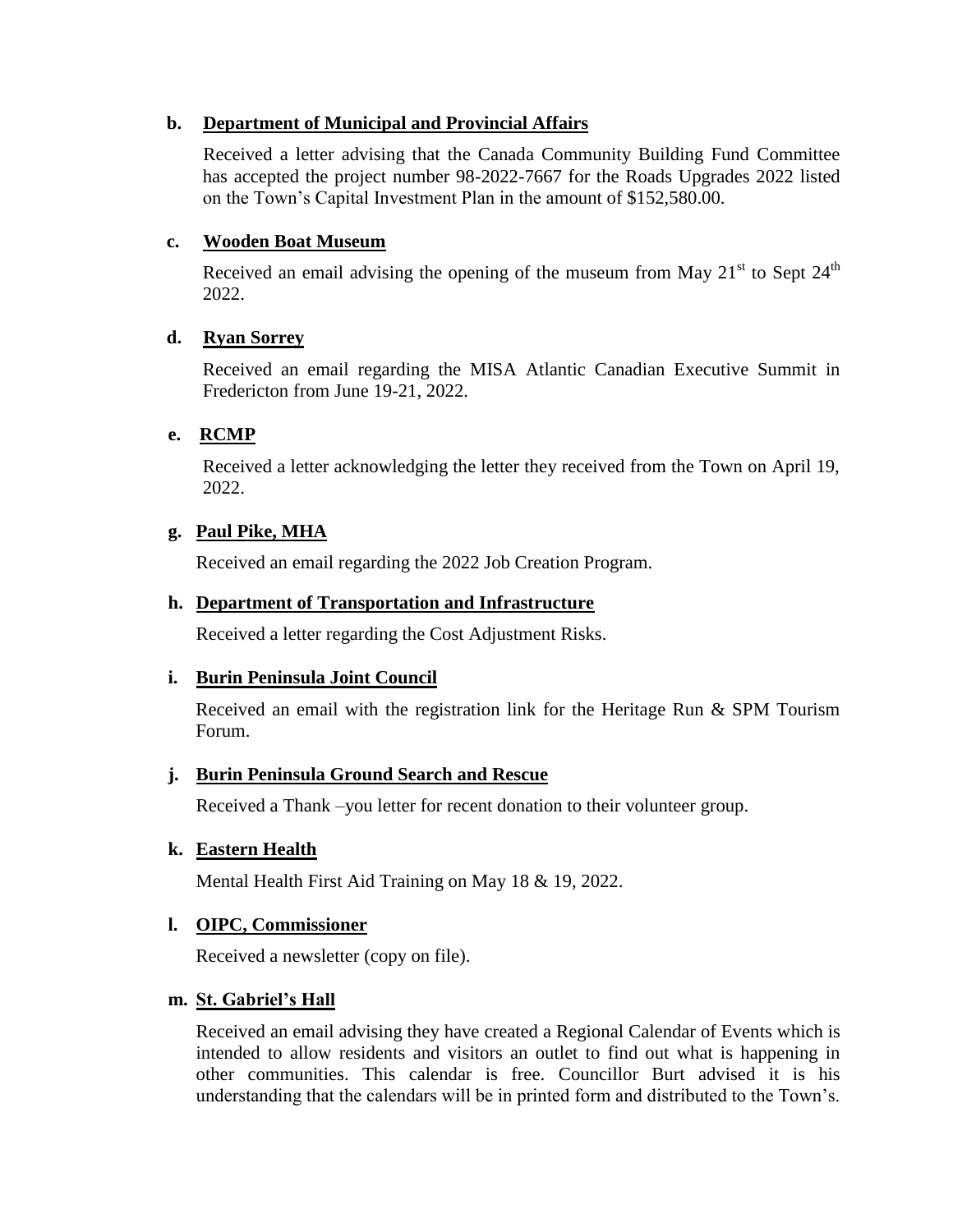Mayor Matthews suggested we forward the information on our email system to all residents.

## **9. COMMITTEE REPORTS**

## **a. Finance Committee**

Councillor Stan Burt, Committee Chairperson, presented a written report of a meeting the Committee held on May 12, 2022.

Item # 7: Some discussion took place. Mayor Matthews advised that the Town will look into cost/share funding with Government to do the upgrades. In the future we can look at more ways to utilize the building.

Item # 8: Mayor Matthews advised we need to focus on getting the pool open for the summer season and look into repairing the leak later.

Item #9: It was agreed that Recreation/Operations/Maintenance Director Burton investigate the park equipment.

## MOTION 2022-3498: S. BURT/R.BROOKS

Motioned that the Finance Committee report of May 12, 2022 be approved as presented.

# ALL IN FAVOUR MOTION CARRIED

#### MOTION 2022-3499: S. BURT/G.BENNETT

Motioned that the Town of Grand Bank accept the tender from Mallay's Industrial Services Ltd., in the amount of \$557,271.31 for the Riverside East Water Main Replacement PH 1 Project No: 17-GI-22-00038.

#### ALL IN FAVOUR MOTION CARRIED

#### MOTION 2022-3500: S. BURT/J.BURFITT

Motioned that the Town of Grand Bank accept an offer of \$985,599.00 from Atlantic Canada Opportunities Agency (ACOA) for the Grand Bank Downtown Development PH 2 Project No: 217558. The successful bidder was Bennett's Construction and Supplies (2011) Ltd., in the amount of \$979,330.80. The Town of Grand Bank will take responsibility for all costs in excess of the approved funding. ALL IN FAVOUR MOTION CARRIED

# MOTION 2022-3501: S. BURT/R.BROOKS

Motioned that the Town of Grand Bank apply for funding through ACOA under the Rediscover Main Streets Program.

ALL IN FAVOUR MOTION CARRIED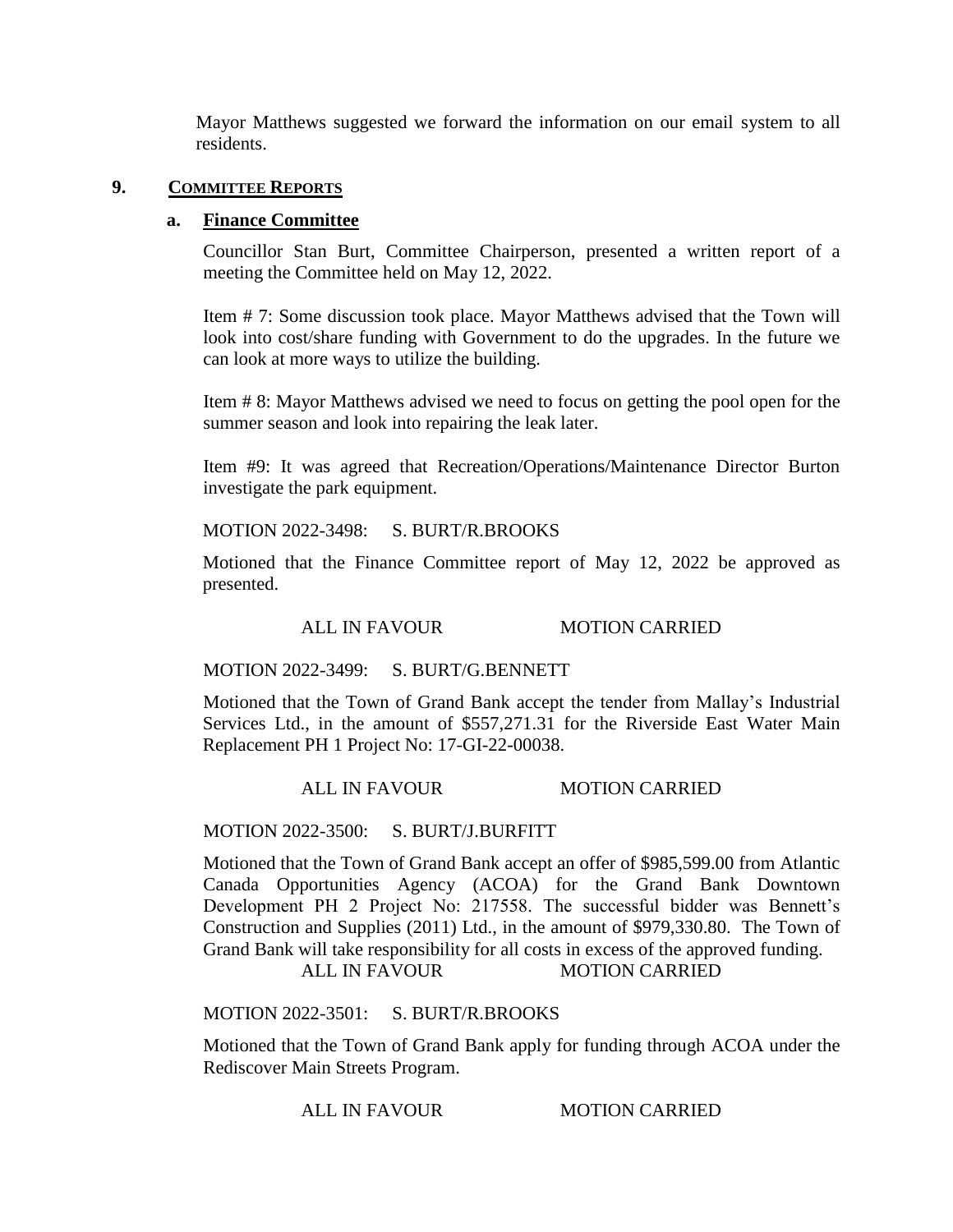MOTION 2022-3502: S. BURT/G.BENNETT

Be it resolved that the **Council** directs staff to apply for a grant opportunity from the Federation of Canadian Municipalities' Municipal Asset Management Program for **Sanitary Sewer & Potable Water Systems Asset Management**. Be it therefore resolved that the **Town of Grand Bank** commits to conducting the following activities in its proposed project submitted to the Federation of Canadian Municipalities' Municipal Asset Management Program to advance our asset management program:

 **Complete a full condition assessment of the Town's Sanitary and Potable water networks**

 **Update the Town's GIS map-based Asset Management System with location and findings from condition assessment, and** 

 **Recommendations to upgrade and repair Town's potable and sanitary networks.**

Be it further resolved that the **Town of Grand Bank** commits **\$12,500** from its budget toward the costs of this initiative.

# ALL IN FAVOUR MOTION CARRIED

# **b. Development Committee**

Councillor Roger Brooks, Committee Chairperson, presented a written report of a meeting the Committee held on May 12, 2022.

Item # 6: After some discussion it was agreed to not sell land as it may be used for future development.

Item # 8: It was agreed to investigate security cameras for the area around the Partanna Building.

MOTION 2022-3503: R. BROOKS/G.BENENTT

Motioned that the Development Committee report be accepted as presented.

ALL IN FAVOUR MOTION CARRIED

## **7. OLD BUSINESS**

# **a. Warming Centre**

MOTION 2022-3504: S.BURT/A.BLACKWOOD

Motioned that the Town negotiate the purchase of property adjacent to the Salvation Army Building for the construction of a structure to house a generator.

ALL IN FAVOUR MOTION CARRIED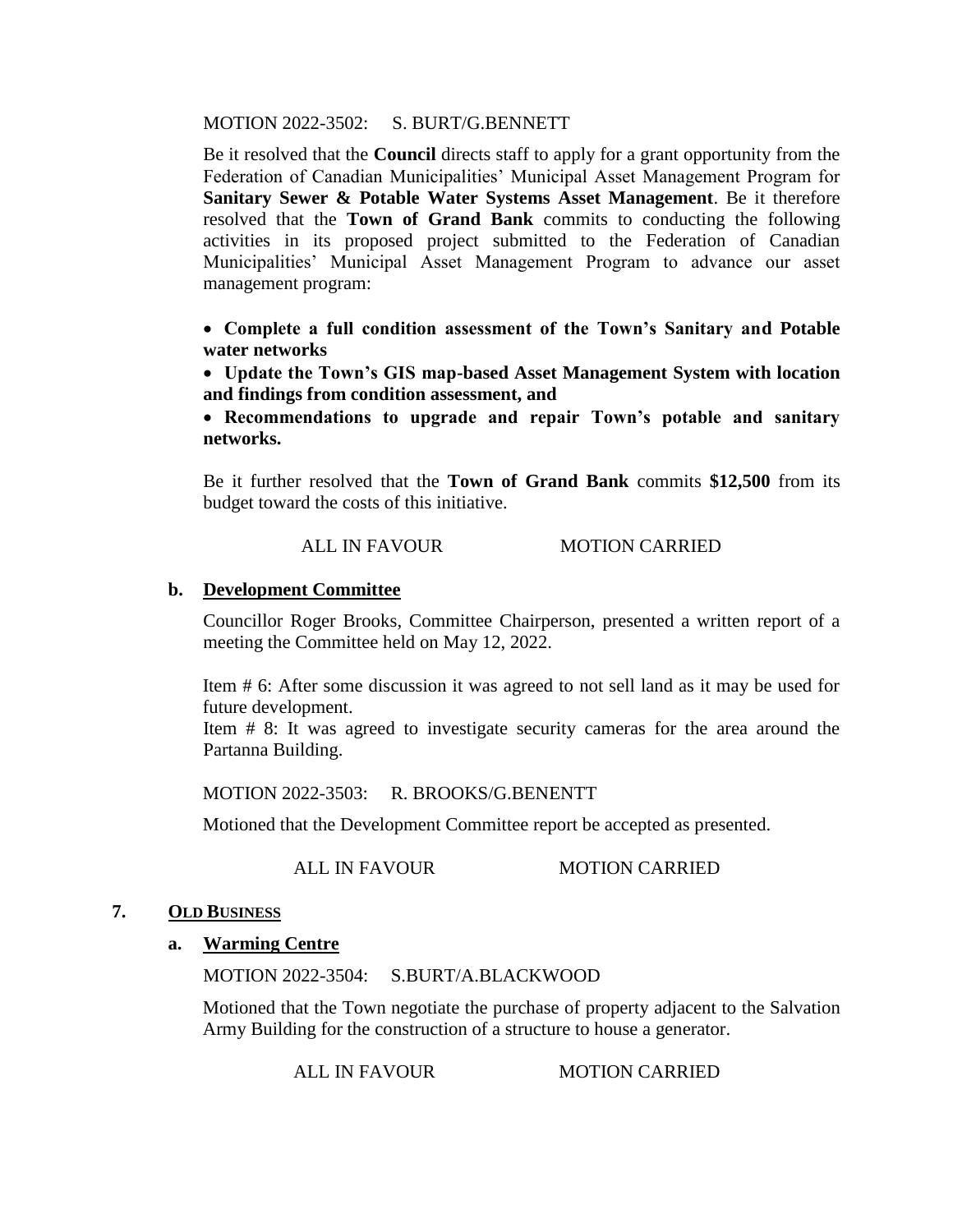# **b. Volunteer Social**

Mayor Matthews advised it was one of the best socials he has attended and thanked the committee for a job well done.

# **c. Retirement Socials**

Mayor Matthews advised that changes were made to Policy # 7:

MOTION 2022-3505: A.BLACKWOOD/J.BURFITT

Motioned that Policy # 7 be changed to reflect the changes in red.

# POLICY #07 SUBJECT: CERTIFICATE OF SERVICE AWARD

Certificate of Service Awards will be presented to Employees of the Town of Grand Bank when they reach 20, 25, and 30 years of service, and upon Retirement. Years of Service will be based on the following:

Management Employees - A year is twelve (12) months - this may be pro-rated if started as a temporary employee

Unionized Employees - A year is 2080 hours as per the collective agreement Service time will be calculated from the date of hire and verified by the seniority list, pensionable time and/or payroll.

Employees who are on leave, other than sick leave, family leave, maternity leave or parental leave, will be deducted this leave time, from their total years of service. Best efforts will be made to present the Certificate of Service Awards to the

employees during an appropriate time of the year when the service is achieved.

- a. At 20 Years Certificate of Service \$100 cash
- b. At 25 Years Certificate of Service \$200 Cash
- c. At 30 Years Certificate of Service Picture & \$200 cash
- d. Retirement with less than 20 years of service but with greater than 10 years of service - Social and appropriate
- e. Retirement with 20 to 29 years of service Dinner with Council,
- 
- 
- 
- photo. \$100 Cash
- Social with Council & Staff, appropriate photo or value thereof & \$200 cash
- f. Retirement with more than 30 years of service Dinner with Council, Social with Council & Staff, appropriate photo or value thereof & \$300 cash

# ALL IN FAVOUR MOTION CARRIED

#### **8. NEW BUSINESS**

- **a. Signing Authority - Scotiabank**
	- MOTION 2022-3506: S.BURT/A.BLACKWOOD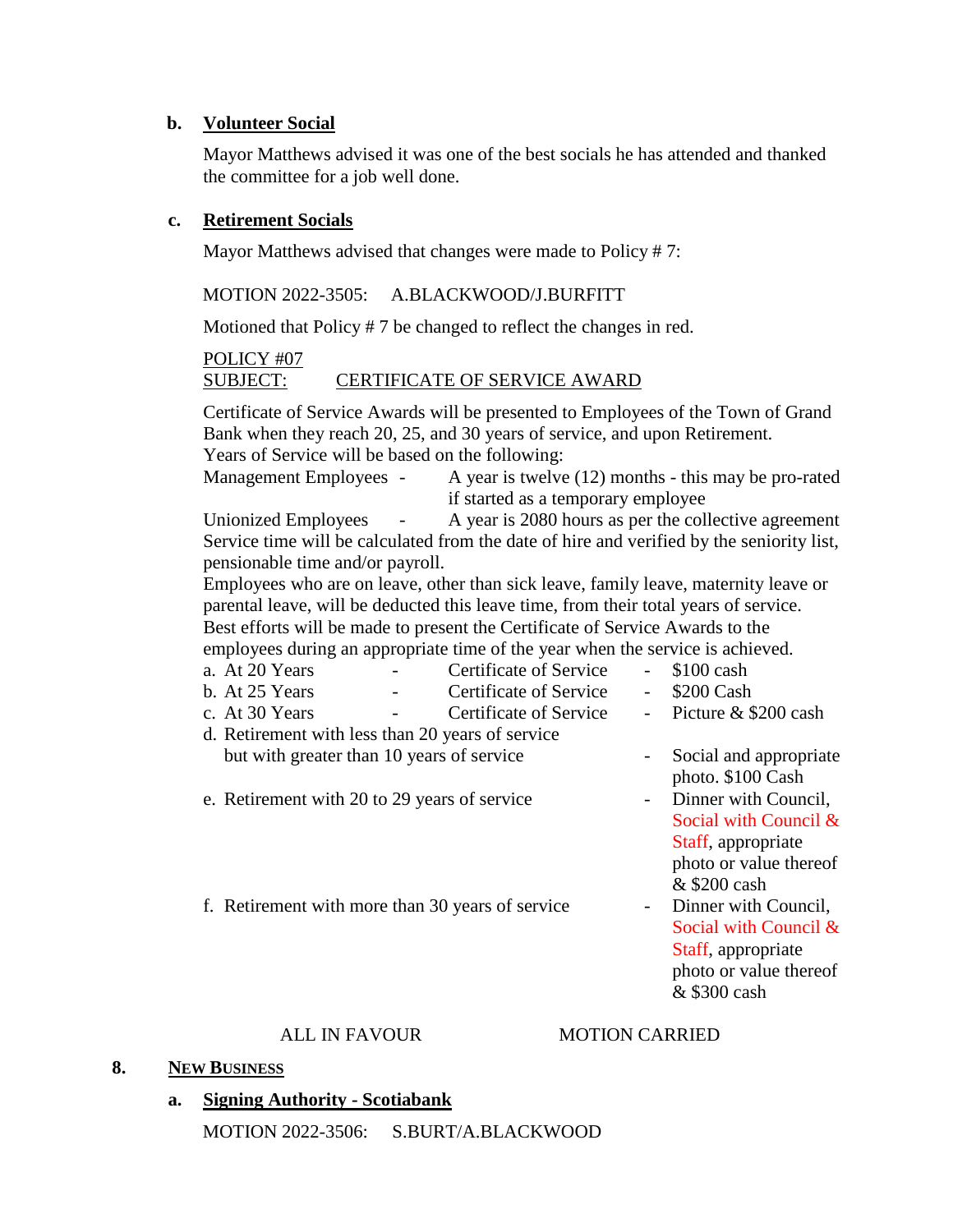Motioned that Town Clerk Michelle Patten and Councillor Roger Brooks be added to the signing authority.

ALL IN FAVOUR MOTION CARRIED

# **b. Land for Salvation Army**

MOTION 2022-3507: J.BURFITT/G.BENNETT

Motioned that the Town donate two parcels of land at 15A Church Street to the Salvation Army for use in conjunction with their Thrift Store operation.

ALL IN FAVOUR MOTION CARRIED

# **c. Approval of 2021 Financial Statement**

## MOTION 2022-3508: S.BURT/R.BROOKS

Motioned that the Town of Grand Bank accept the 2021 Audited Financial Statement as presented by the accounting company, Byron Smith Chartered Professional Accountant.

# ALL IN FAVOUR MOTION CARRIED

## **d. Appoint member to Burin Peninsula Waste Management Board**

MOTION 2022-3509: R. BROOKS/S. BURT

Motioned that the Town of Grand Bank appoint Councillor Jack Burfitt as the Town's Representative to the Burin Peninsula Regional Service Board.

ALL IN FAVOUR MOTION CARRIED

# **e. By Election**

MOTION 2022-3510: A.BLACKWOOD/S.BURT

Motioned that, for the June 16, 2022 municipal by-election and in accordance with Section 13 (2) of the Elections Act, Sheila M. Dolimount, Acting Town Manager, be appointed as Alternative Returning Officer (ARO).

#### ALL IN FAVOUR MOTION CARRIED

# MOTION 2022-3511: G.BENNETT/A.BLACKWOOD

Motioned that, for the June 16, 2022 municipal by-election and in accordance with Section 14 (3) of the Elections Act, nomination day will be held on May 26, 2022 from 8:00 a.m. to 8:00 p.m. at the Grand Bank Town Office, 2 Church Street.

ALL IN FAVOUR MOTION CARRIED

MOTION 2022-3512: J.BURFITT/R.BROOKS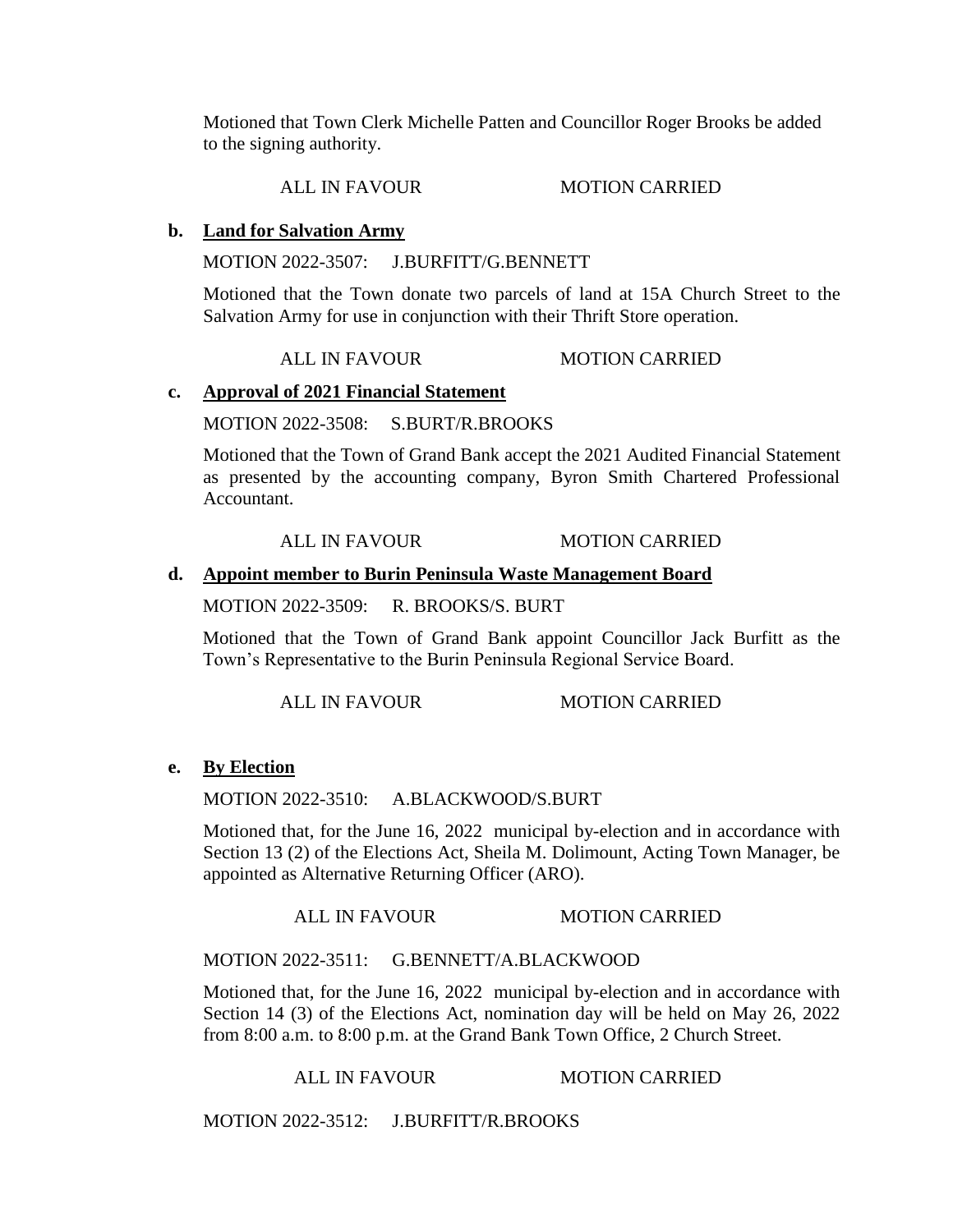Motioned that, for the June 16, 2022 municipal by-election and in accordance with Section 26 (1) of the Elections Act, the advance poll be held on Thursday, June 9, 2022 from 8:00 a.m. to 8:00 p.m. at the 50+ Club, 17 Riverside West, Grand Bank, NL.

# ALL IN FAVOUR MOTION CARRIED

## MOTION 2022-3513: R.BROOKS/J.BURFITT

Motioned that, for the June 16, 2022 municipal by-election the number of votes for a recount be set at ten (10) votes as per Section 62 (1) of the Elections Act.

#### ALL IN FAVOUR MOTION CARRIED

#### MOTION 2022-3514: S.BURT/A.BLACKWOOD

Motioned that, for the June 16, 2022 municipal by-election the Town of Grand Bank would not participate in the mail-in voting process.

#### ALL IN FAVOUR MOTION CARRIED

## **12. COUNCILLORS FORUM**

#### **a. Email**

Councillor Blackwood advised that she received an email from Fire Chief Snook with regards to his son not receiving a job with the Town and she wondered if other Councillors had received the same email. They indicated they did.

#### **b. Businesses Operating Without a Permit**

Councillor Blackwood questioned who she would have to speak to regarding a person operating a business without a permit. She was advised to contact the staff regarding this issue.

#### **c. Speedbumps**

Councillor Bennett asked when the spreedbumps will be put out. Acting Town Manager Dolimount advised the speedbumps are already out on Main Street and College Street will put out soon.

## **d. Dam**

Councillor Brooks asked if there was an update on the dam. Mayor Matthews advised that Bennett's Construction are onsite constructing the shed to house the suppression system for the Johnson Screen.

#### **e. Deputy Mayor Clayton Welsh**

Councillors reflected on the passing of Deputy Mayor Clayton Welsh.